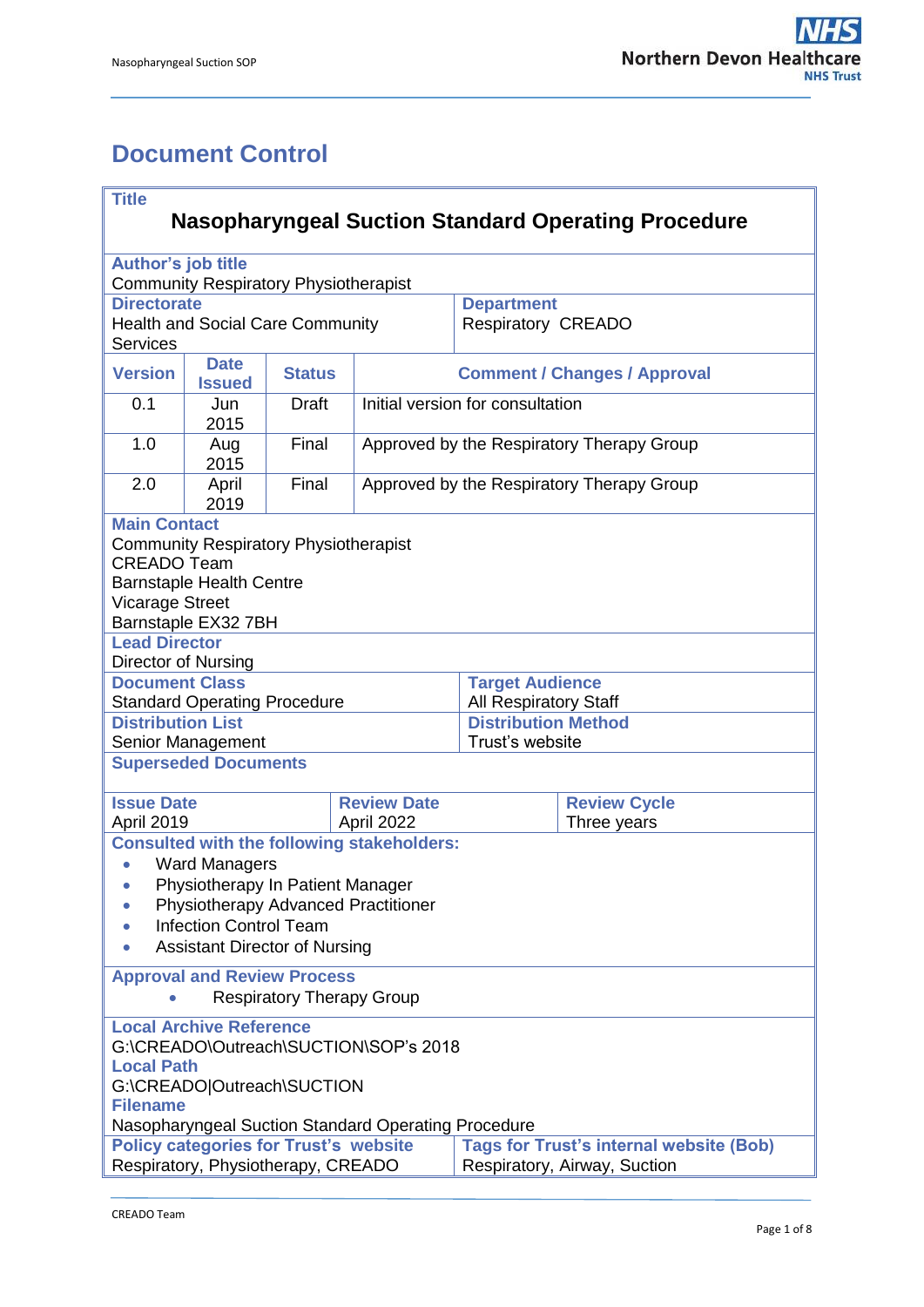## **CONTENTS**

| 6. Procedure - Adult and Paediatrics (Without an artificial airway in Situ)  4 |  |
|--------------------------------------------------------------------------------|--|
|                                                                                |  |
|                                                                                |  |
|                                                                                |  |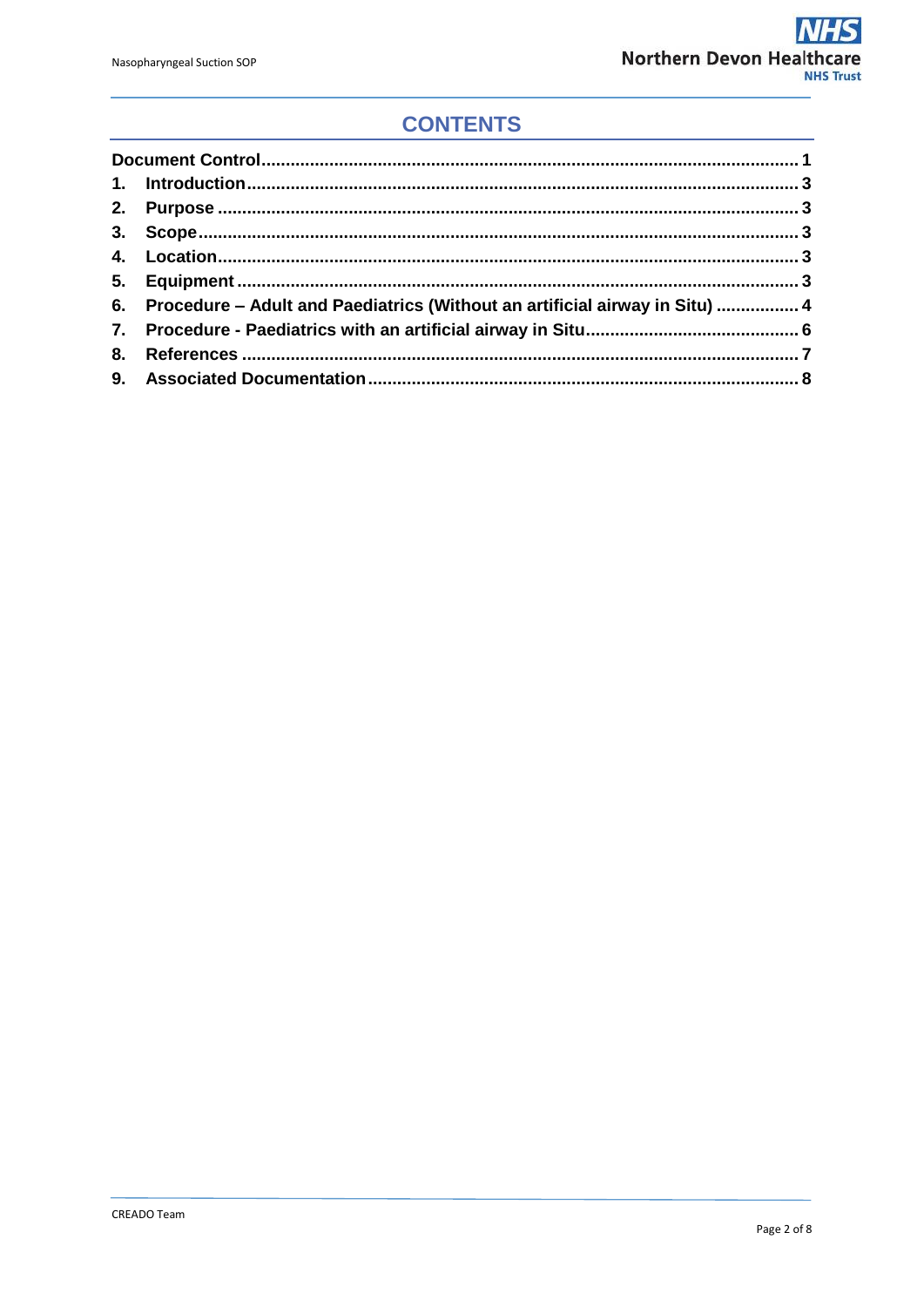### <span id="page-2-0"></span>**1. Introduction**

This document sets out Northern Devon Healthcare NHS Trust's procedure for the use of Nasopharyngeal Suction. It provides a clear process to ensure a consistent approach across all clinical areas within the Trust.

## <span id="page-2-1"></span>**2. Purpose**

- The Standard Operating Procedure (SOP) has been written to:
- Support the main Suction Policy and should be used in conjunction with this.
- Identify the procedure to be implemented when the use of Nasopharyngeal Suction is required. Please note that this is a guideline only and a clinician's clinical judgement should be utilised following thorough assessment of the patient.

## <span id="page-2-2"></span>**3. Scope**

This Standard Operating Procedure (SOP) relates to the following staff groups who may be involved in the assessment and delivery of Nasopharyngeal Suction on the wards:

- Registered nurses
- Physiotherapists
- Medical staff

#### <span id="page-2-3"></span>**4. Location**

This Standard Operating Procedure ~ Nasopharyngeal Suction can be implemented in all clinical areas where competent staffs are available to undertake this role.

Staff undertaking this procedure must be able to demonstrate continued competence as per the organisations policy on assessing and maintaining competence.

## <span id="page-2-4"></span>**5. Equipment**

- Functional suction unit
- Suction catheters with port incorporated or the addition of a port
- Patient 6' (ft) tubing
- Sterile water and jug
- Personal protective equipment
- Oxygen mask and tubing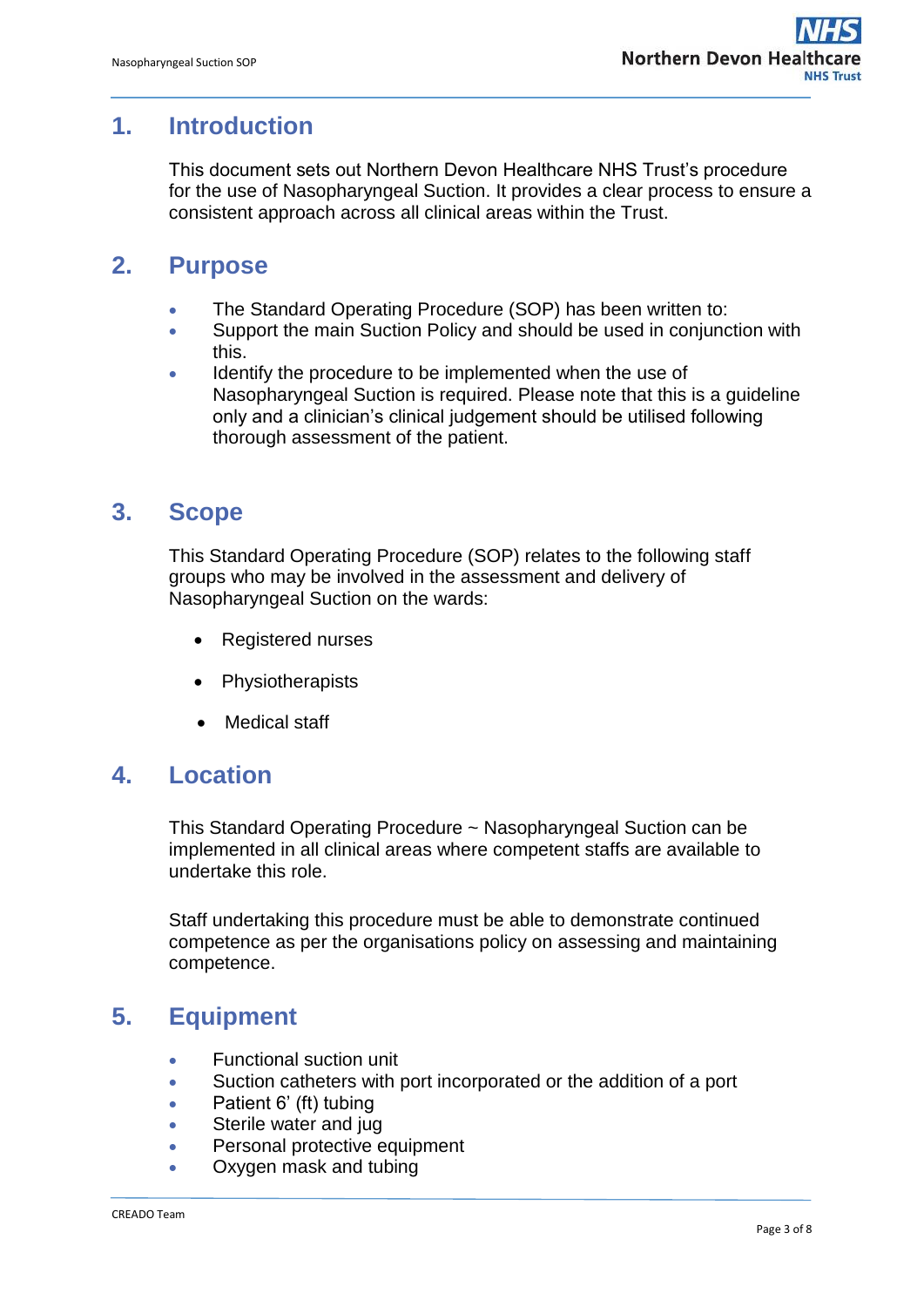- Observation machine
- **•** Sterile gloves
- Water based gel

## <span id="page-3-0"></span>**6. Procedure – Adult and Paediatrics (Without an artificial airway in Situ)**

Nasopharyngeal is an invasive and potentially traumatic procedure it should only be used following a thorough assessment and where other less invasive interventions have proved ineffective.

If repeated suctioning is to take place then the use of a nasopharyngeal airway should be considered following discussion with medical staff and inserted by a clinician who is clinically competent to do so.

- Assess the need for suction.
- This procedure should be performed as a sterile non touch technique.
- Explain the procedure to the patient and gain consent. Explain to the patient how it will feel, why it is necessary, how long it will take and that they may ask for the procedure to stop at any time.
- For patients who are unable to give consent the Mental Capacity and Best Interest Assessment form must be completed and reviewed regularly, so that a decision to treat in best interests can be made. The form can be found on BOB.
- Position the patient in side Iving to avoid vomiting and aspiration. Upright/ head up position can also be utilised to make insertion of the catheter easier.
- Decontaminate your hands and don appropriate personal protective equipment.
- Check their observations and monitor them throughout the procedure.
- Have an oxygen mask and tubing with oxygen flowing close to hand and ready to use.
- Pre oxygenate the patient if they are likely to become hypoxaemic as a result of the procedure.
- For patients who are self-ventilating on air but may become hypoxaemic during or after the procedure pre and post oxygenate for 2 minutes.
- For self-ventilating patients who run on a hypoxic drive and may become hypoxaemic during or post procedure raise their oxygen 20% above baseline for between 20-30 seconds.
- Set the suction pressure. Turn on the suction at the unit/ machine. Ensure the patient tubing is attached to the suction unit/ machine. Occlude the end of the patient tubing with your thumb. Observe the dial on the suction unit, adjust the pressure using the pressure regulator knob to the desired level (see below).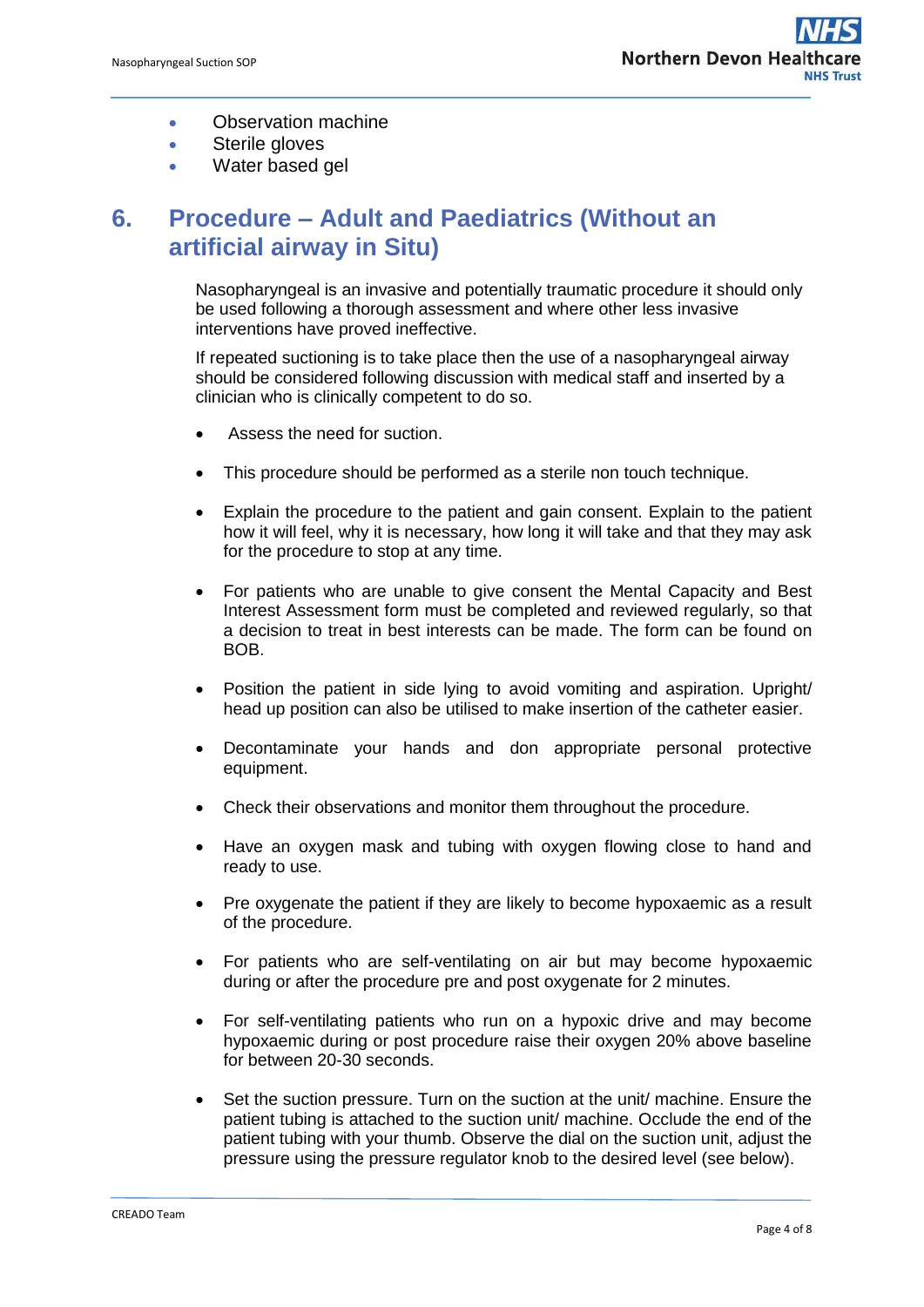|                 | <b>Suction pressure</b>    |
|-----------------|----------------------------|
| <b>Adult</b>    | 12-20 kPa or 100-150 mm Hg |
| <b>Infants</b>  | 11-13 kPa or 80-100 mmHg   |
| <b>Neonates</b> | 8-11 kPa or 60-80 mm Hg    |

The suction pressure needs to be high enough to clear secretions but low enough to minimise trauma.

Select an appropriate sized catheter-

|                             | <b>Catheter Size French Guage (Fg)</b> |
|-----------------------------|----------------------------------------|
| <b>Adult</b>                | $10$ Fg                                |
| Child (3 years- 18 years)   | $8-10$ Fg                              |
| Toddler (1 year- 3 years)   | $6-8$ Fg                               |
| Infant (1 month $-$ 1 year) | 6 Fg                                   |
| Neonate (birth- 28 days)    | $5-6$ Fg                               |

- If using a nasal airway in adults the catheter needs to pass easily through it.
- Open the end of the catheter packaging.
- Attach the catheter whilst contained within the packaging, to the end of the patient tubing incorporating a port if there isn't one within the suction catheter.
- Place a sterile glove on your dominant hand and using a sterile technique, remove the suction catheter from its packaging.
- Lubricate the catheter tip with water based gel.
- With your thumb OFF the port and using your sterile hand slide the catheter gently into the nasal passage, over the nasal cavity aiming it to the opposite eye corner; opt for the right nostril rather than the left if possible. If obstruction is encountered withdraw slightly and start again, never use force to push the catheter. To reduce the risks of entering the oesophagus slide the catheter down during inspiration. If the patient swallows during the procedure then the catheter may have gone into the oesophagus. If this happens withdraw slightly and continue the procedure.
- If resistance is met on insertion of the catheter this may be the carina, the catheter should be withdrawn 1 cm before applying suction, to avoid trauma.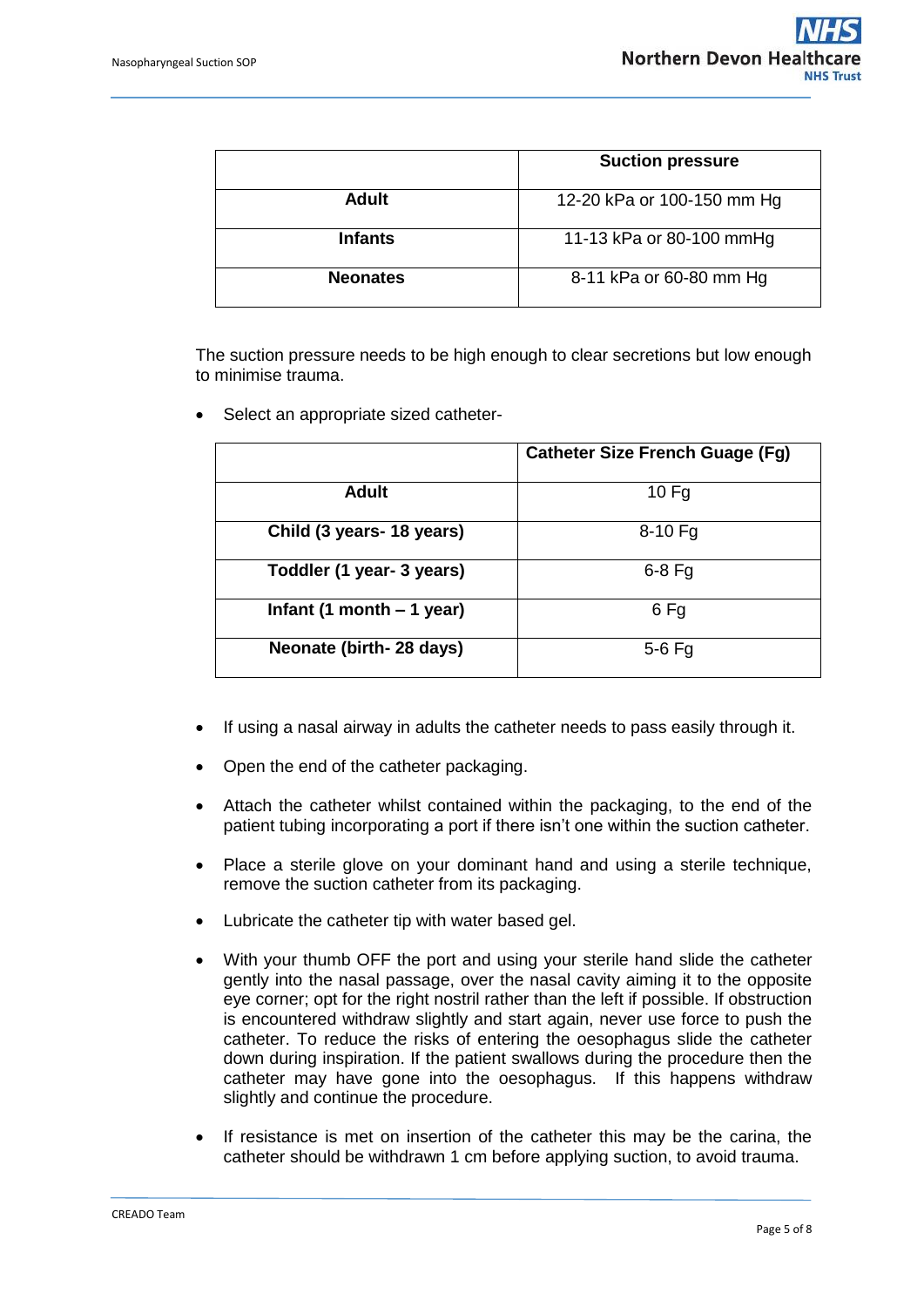- Once a cough is stimulated and the catheter inserted adequately apply suction by covering the port with your thumb.
- Remove the catheter gently whilst applying continuous suction for the following duration

|                                         | <b>Duration</b>           |  |
|-----------------------------------------|---------------------------|--|
| Adult                                   | Up to 15 seconds          |  |
| Children of more than 1 year old        | No longer than 10 seconds |  |
| Neonate and infants up to 1 year<br>old | Do not exceed 5 seconds   |  |

- Do not pass the catheter back and forth repeatedly as this may spread infection and cause trauma.
- Once the catheter is fully withdrawn from the airway, discontinue suction and wind the catheter around the gloved hand and remove the glove over the catheter and discard, in accordance with local infection control policy.
- Re-apply oxygen if the patient becomes hypoxaemic following the procedure or if they are already receiving supplemental oxygen.
- Flush through the suction tubing using sterile water in a jug.
- Reassess the patient's clinical response to the procedure and whether they need further suctioning. Always allow plenty of time for the patient to recover between each suction pass.
- If frequent suctioning is to be carried out, more than 2-3 passes, a nasopharyngeal airway should be considered and discussed with medical staff. Only clinicians competent at inserting a nasal airway are able to do so.

#### <span id="page-5-0"></span>**7. Procedure - Paediatrics with an artificial airway in Situ**

- Follow the above steps until the selection of the catheter. In paediatric patients with an airway or adjunct the catheter selection will depend on the internal diameter of the artificial airway.
- Double the size of the internal diameter (I.D.) of the artificial airway to obtain the correct catheter size, this can be found in the notes or on the packaging of the airway. The catheter diameter must be less than half the size of the tube and must fit easily through it.
- Establish the length of the artificial airway, this will be the pre-determined depth that the catheter will pass.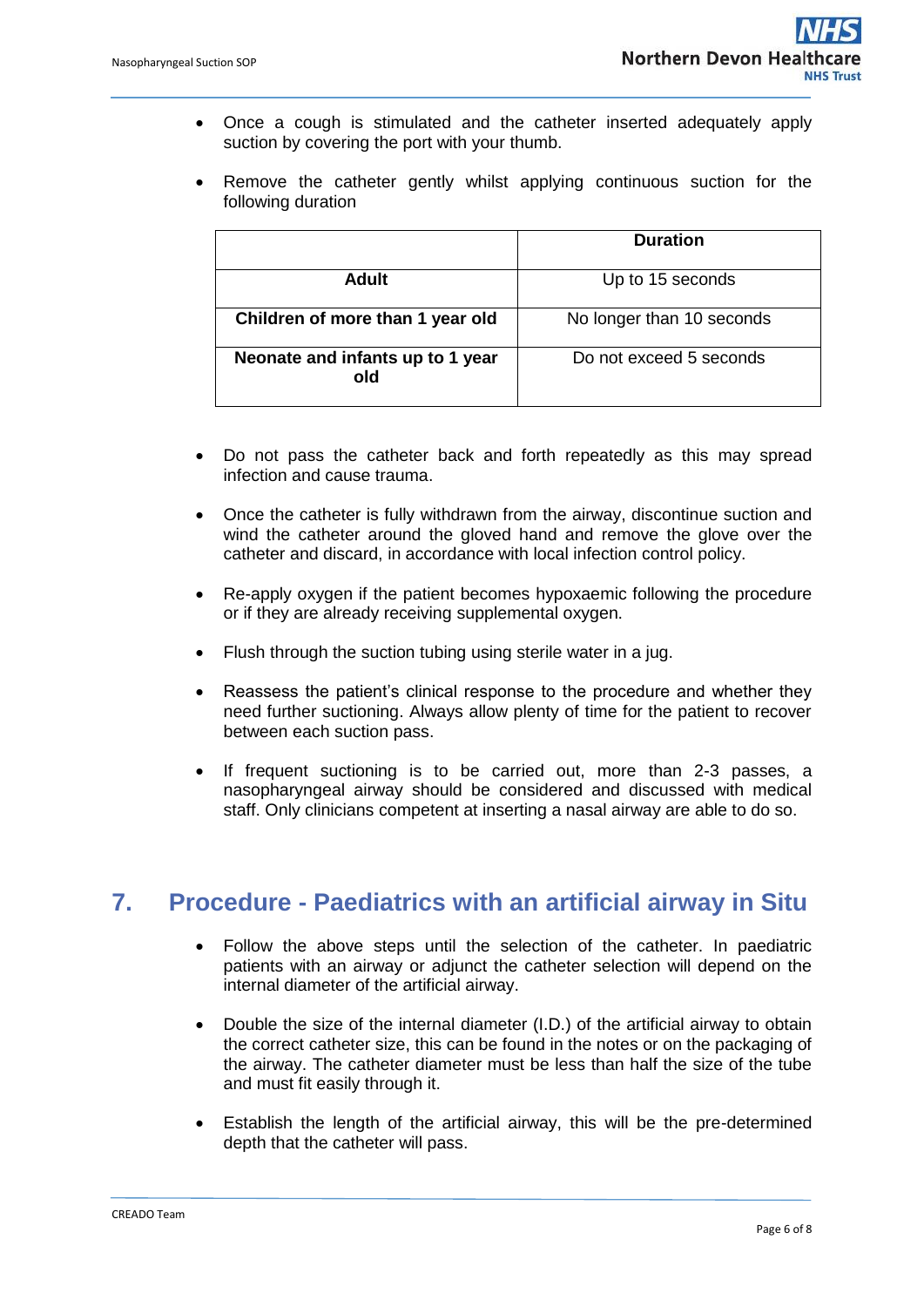- Attach the end of the suction catheter to the patient tubing, incorporating a port if there isn't one within the suction catheter.
- Place a sterile glove on your dominant hand and using a sterile non touch technique, remove the suction catheter from its packaging.
- With your thumb OFF the port, slide the catheter gently into the artificial airway to the pre-determined depth; use the graduations on the catheter as a guide. Ensure that the lateral and distal holes in the catheter tip just pass the tip of the artificial airway.
- Apply suction by covering the port with your thumb.
- Return to the above procedure from duration of suction onwards.

#### <span id="page-6-0"></span>**8. References**

- Pritchard, M. Flenady, V. and Woodgate, P. (2005) Preoxygenation for tracheal suctioning in intubated, ventilated newborn infants. **The Cochrane Library (Oxford)**
- Wallace, JL. (1998) Suctioning a two edged sword: Reducing the theory practice gap. **Journal of Neonatal Nursing** 4 (6) 14-17.
- Youngmee, A. and Yonghoon, J. (2003) The effects of the shallow and the deep endotracheal suctioning on oxygen saturation and heart rate in high risk infants. **International Journal of Nursing Studies**. 40 (2) 97-104
- Pryor J.A & Prasad S.A. (2002) **Physiotherapy for Respiratory and Cardiac Problems** 3 rd Edition.
- Young C.S (1984) **Review of Adverse Effects of Airway Suction**, Physiotherapy 70, 3, Page 104 – 105.
- Anderson J. **Clinical Guideline: Airway Suctioning** (2006). Hull and East Yorkshire Hospitals NHS Trust.
- Sankner M.A et al (1973) Prevention of Tracheo-bronchial Damage with Suction Procedures. **Chest** 64 page 284 – 290.
- Young C.S (1984a) Review of Adverse Effects of Airway Suction, **Physiotherapy** 70, 3, Page 104 – 105.
- Broad M, Cross J, Harden B, Quint M, Ritson P, Thomas S, Respiratory Physiotherapy An On-Call Survival Guide
- Knox T, 2011, practical Aspects of oro-nasopharyngeal suction in children, Nursing children and young people vol 20, no 7, pages 14-17)
- **Adult, Paediatric and Neonatal Airway Suction Policy**, (March 2012) St George's Healthcare NHS Trust
- **Benger, J., Nolan, J. & Clancy, M.** (2009) Emergency Airway Management. Cambridge University Press: Cambridge. P 35-38